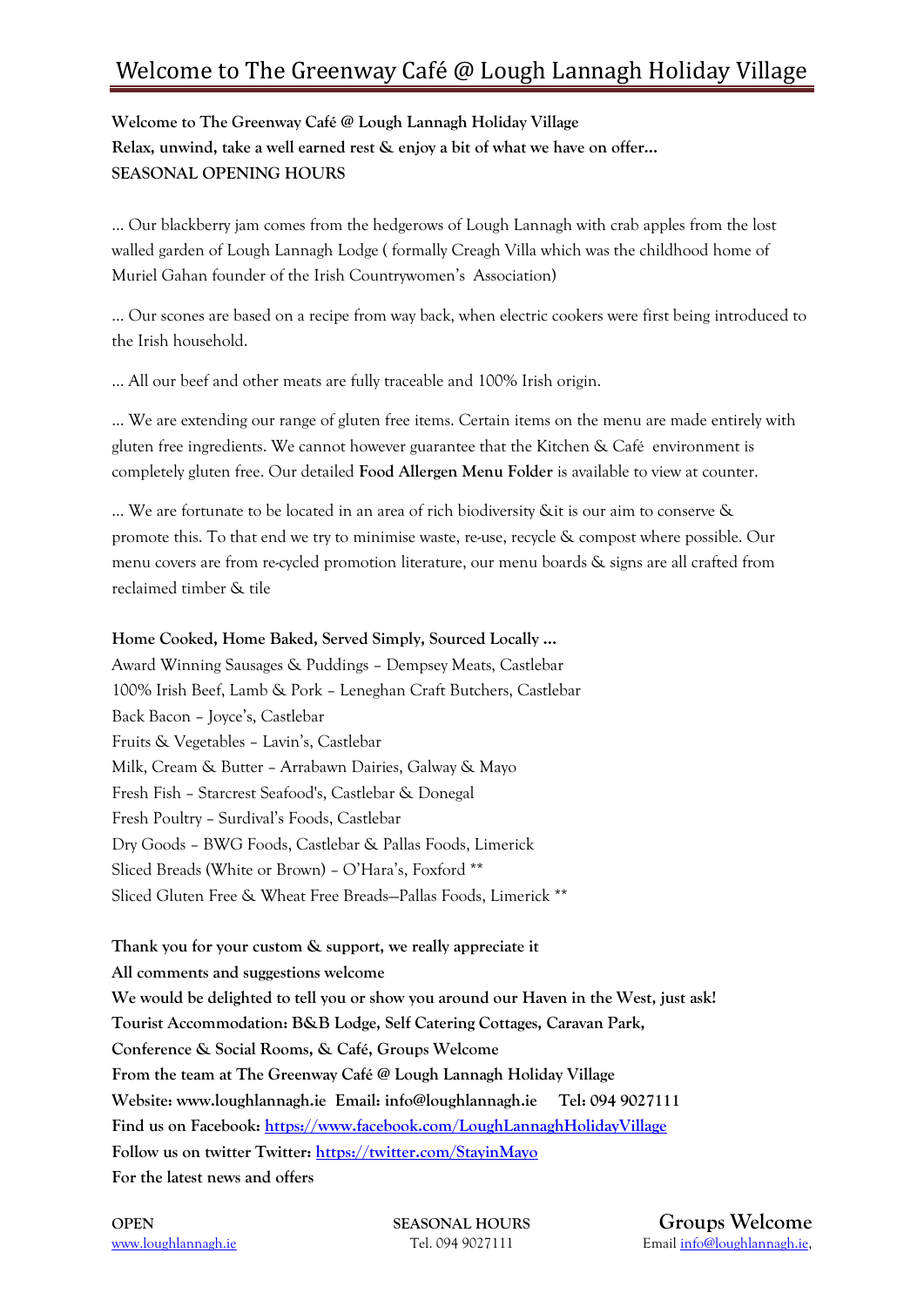## **Soups, Sandwiches & Savouries 11am until 5pm (Seasonal Dates) See board for today's specials**

### **Homemade Soup with**

Our Home Baked Brown Soda Bread or Savoury Scone, or Gluten Free Toast

**Freshly Made Sandwiches with** 

**Choose Your Bread for Your Sandwich**….

**Our Home Baked Bread:** Focaccia or Home Baked Brown Soda **Sliced Sandwich Pan:** Brown or White, or Gluten Free Toast

#### **Choose Your Filling for Your Sandwich….**

Lemon & Thyme Roasted Chicken Baked Castlebar Ham with Citrus & Clove Glaze Fresh Salmon Mayonnaise Fresh Mozzarella, Tomato and Fresh Basil Egg & Chive Mayonnaise Grated Cheddar & Spring Onion Mixed Leaves, Tomato, Cucumber, Spring Onion Warm Back Rashers of Bacon

**Home Fries or Side Salad Alongside….**

#### **All Day Irish Plate with**

Bacon, Sausages, 2x Fried Eggs, Home Fries, & Tea or Filtered Coffee

### **All Day Irish Vegetarian Plate with**

2 x Eggs, Tomato, Mushrooms, Spinach, Home Fries, & Tea or Filtered Coffee

 Our detailed **Food Allergen Menu Folder** is available to view at counter Please note our Kitchen & Café are **not** a gluten free environment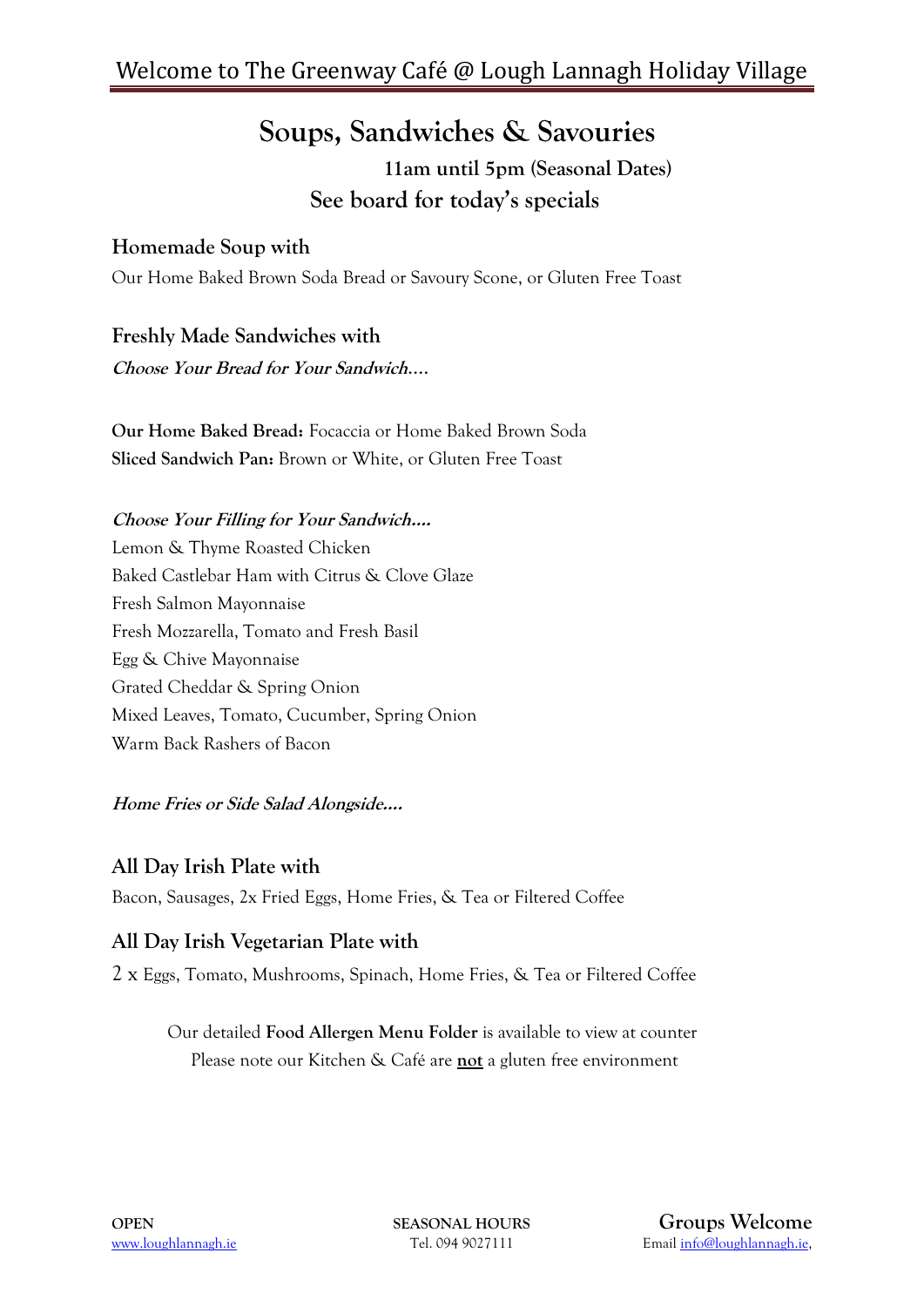# **Soups, Sandwiches & Savouries**

**11am until 5pm (Seasonal Dates) See board for today's specials**

### **Side dishes**

Home Fries Baked Beans Mushrooms Sautéed Homemade Coleslaw Mixed Side Salad with Homemade Honey & Mustard Vinaigrette

## **Children's Menu For Under 12 years**

**Cup of Homemade Soup with**  A Slice of Home Baked Brown Soda Bread or Gluten Free Toast **Homemade Chicken Goujons (3) with** Home Fries in a cone **Lunchtime Special** Half Portion

# **Lunchtime Specials 12.30pm until 2.30pm (Seasonal Dates)**

**See board for today's specials**

# **Daily Soup & Sandwich Combo Lunch Main Course**

Our detailed **Food Allergen Menu Folder** is available to view at counter

**OPEN SEASONAL HOURS Groups Welcome** [www.loughlannagh.ie](http://www.loughlannagh.ie/) Tel. 094 9027111 Emai[l info@loughlannagh.ie,](mailto:info@loughlannagh.ie)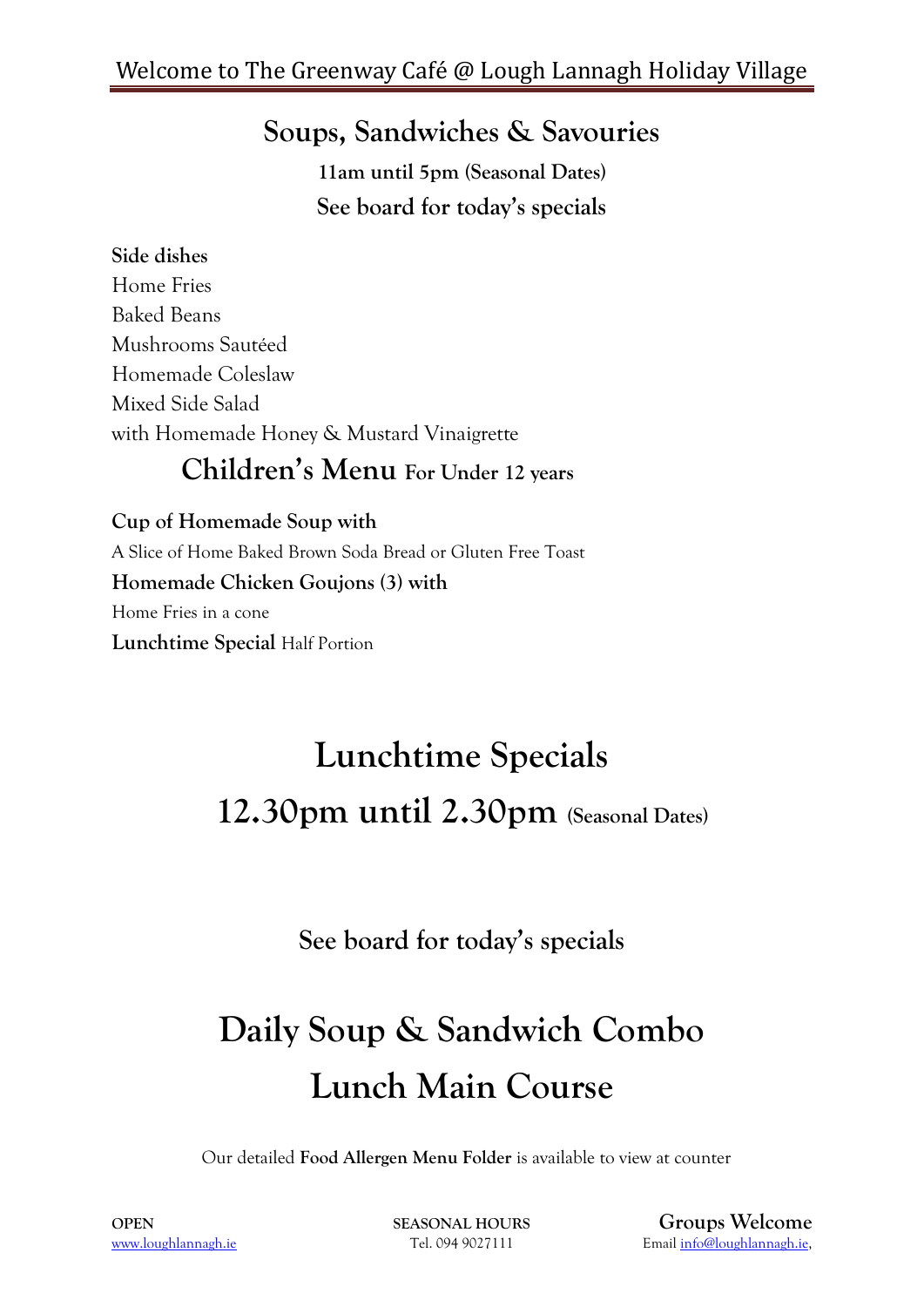### Welcome to The Greenway Café @ Lough Lannagh Holiday Village

Please note our Kitchen & Café are **not** a gluten free environment

# **Home Baked Sweets & Treats**

**10am until 5pm (Seasonal Dates)**

**Fruit Scone with** Butter and Our Own Homemade Jam

**Apple Tart made with**  Full Irish Butter Pastry, filled with Bramley Apples, Sugar & Cinnamon

**Homemade Biscuit**  See Specials Boards for Gluten Free Selection

# **A "Just Enough" Wedge of Cake**

# **Lemon Drizzle**

**Chocolate**

**Carrot & Orange**

## **Gluten Free Treat of the Day**

Our detailed **Food Allergen Menu Folder** is available to view at counter Please note our Kitchen & Café are **not** a gluten free environment

**OPEN SEASONAL HOURS Groups Welcome** [www.loughlannagh.ie](http://www.loughlannagh.ie/) Tel. 094 9027111 Emai[l info@loughlannagh.ie,](mailto:info@loughlannagh.ie)